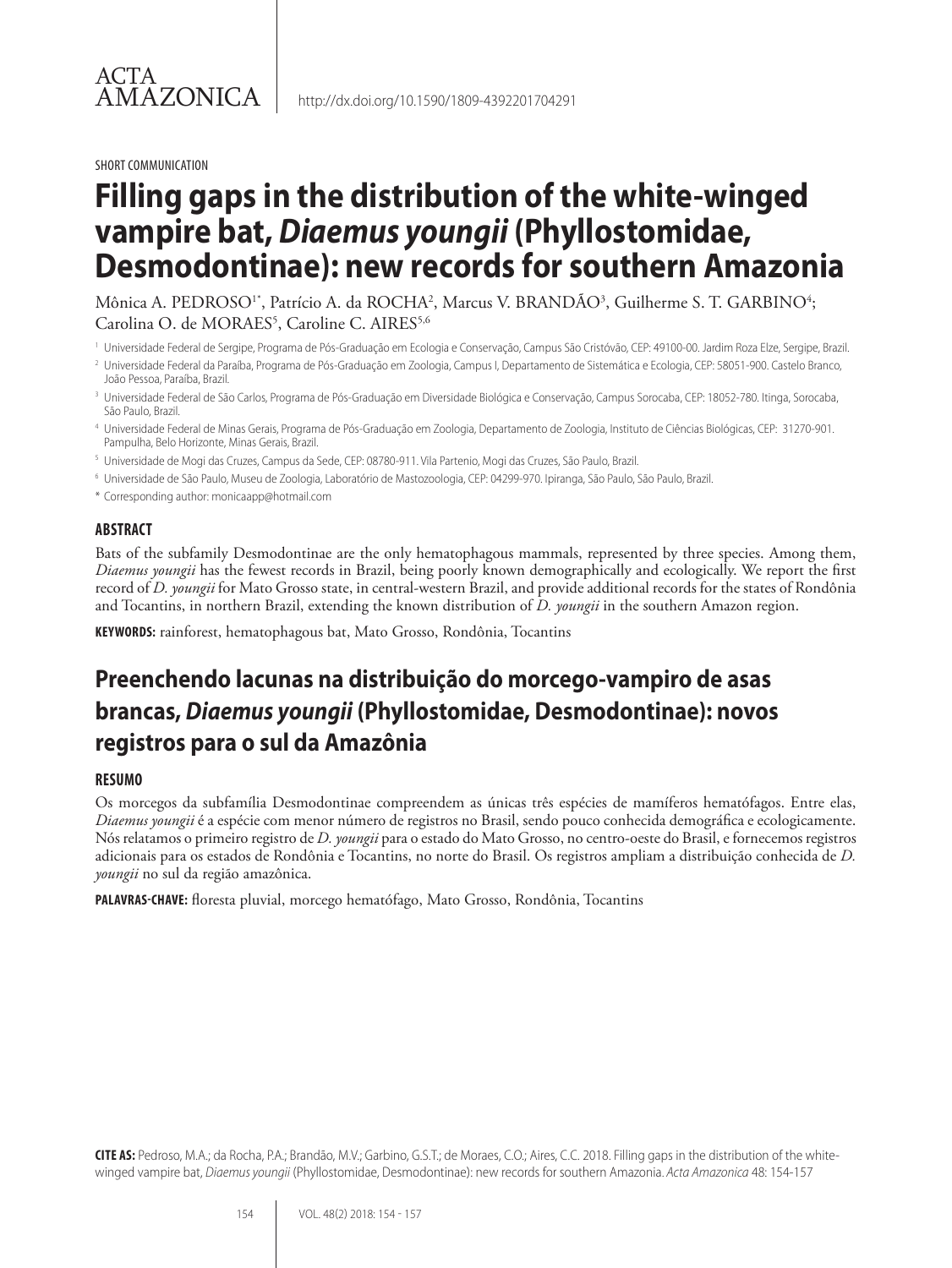Bats of the subfamily Desmodontinae are very relevant to public health, as they are the only hematophagous mammals and major reservoirs and vectors of rabies virus (Johnson *et al.,* 2014). The subfamily contains three species, *Desmodus rotundus* É. Geoffroy, 1810; *Diphylla ecaudata* Spix, 1823; and *Diaemus youngii* (Jentink, 1893) (Gardner 2008). *Diaemus youngii* has the fewest records in Brazil (Kwon and Gardner, 2008), being poorly known demographically and ecologically. The species is listed as "least concern" by the International Union for Conservation of Nature (IUCN) global assessment, mainly due to its wide geographic range (Aguiar *et al*., 2006; Greenhall and Schutt, 1996; IUCN, 2017). *Diaemus youngii* occurs over most of the Neotropical region, from northeastern Mexico, to Central and South America, reaching its southern limit in Misiones, Northern Argentina (Kwon and Gardner, 2008). In Brazil, the species is present in several phytophysiognomies, from Amazonian forests, through open habitats of the Pantanal, Cerrado and Caatinga biomes, to its southern limits in the Atlantic Forest of Paraná state (Brazil). Despite its wide distribution, records of the species are still rare and scattered (Greenhall and Schutt, 1996; Aguiar *et al*., 2006; Kwon and Gardner, 2008), especially in southern Amazonia, where a single record was known so far (Tavares *et al*., 2017). We report here the first record of D. youngii

ACTA

**AMAZONICA** 

for Mato Grosso state, in central-western Brazil, and provide additional records for the states of Rondônia and Tocantins, in northern Brazil, extending the known distribution of the species in the southern Amazon (Figure 1).

All specimens analyzed here (Table 1) are deposited in the zoological collection of the Museu de Zoologia of Universidade de São Paulo (MZUSP). Its measurements are in accordance with the ones given in literature (see Greenhall and Schutt, 1996).

The three specimens were mist netted during bat inventories. On July 17, 2014, an adult male *D. youngii* (MZUSP 35712) (Figure 2A) from Abunã, district of Porto Velho, Rondônia state (9°35'S, 65°3'W), was collected by the four main authors of the present study. The predominant vegetation type in that area is alluvial ombrophilous dense forest, with medium and large trees, palms, woody vines, and epiphytes (sensu Ivanauskas *et al*., 2008). The other two specimens refers to unpublished specimens from MZUSP collection. Specimen MZUSP 35713 (Figure 3), represented by a taxidermied skin and separated skull, was collected by Marília Kerr on April, 1997 at the Renato River, a tributary of the Teles Pires River, near the city of Cláudia (11°24'S, 55°2'W), state of Mato Grosso, Brazil. Further details on the



Figure 1. Known occurrence localities for *Diaemus youngii*. Stars represent the new records and circles are records from the literature. For key to code numbers, see Supplementary Material, Table S1.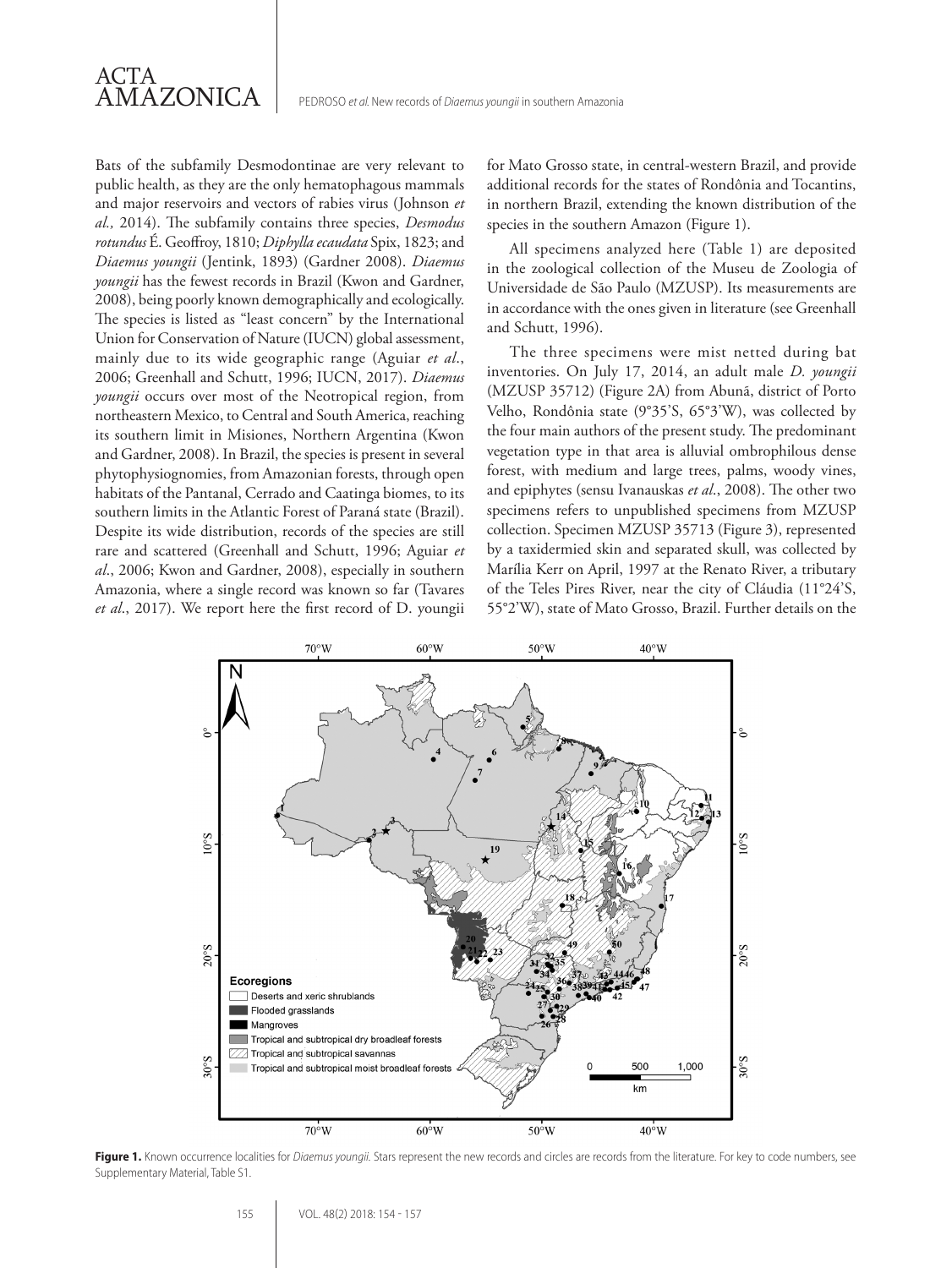**Table 1.** Sex, external and cranial measurements (in mm) of the *Diaemus youngii* specimens reported in here. RO = Rondônia state, MT = Mato Grosso state, TO = Tocantins state.

| Parameter <sup>1</sup>        | <b>MZUSP</b><br>35712 (RO) | <b>MZUSP</b><br>35713 (MT) | MZUSP<br>35358 (TO) |
|-------------------------------|----------------------------|----------------------------|---------------------|
| Sex                           | Male                       | Male                       | Male                |
| Body length                   | 76.46                      | 71.15                      | 73.61               |
| Hind foot length              | 15.35                      | 16.94                      | 16.40               |
| Ear length                    | 17.49                      | 16.06                      | 18.05               |
| Forearm length                | 54.39                      | 48.94                      | 53.14               |
| Greatest length of skull      | 25.99                      | 25.83                      | 25.01               |
| Condylobasal length           | 21.59                      | 20.35                      | 21.09               |
| Mastoid breadth               | 13.20                      | 11.84                      | 12.69               |
| Zygomatic breadth             | 14.20                      | 13.94                      | 13.84               |
| Breadth of braincase          | 13.24                      | 12.90                      | 12.91               |
| Postorbital constriction      | 6.60                       | 6.00                       | 6.36                |
| Palatal length                | 8.08                       | 7.82                       | 7.61                |
| Breadth across upp/er canines | 6.53                       | 6.35                       | 6.43                |
| Breadth across upper molars   | 6.80                       | 6.53                       | 6.41                |
| Length of maxillary toothrow  | 5.56                       | 5.30                       | 5.97                |
| Length of mandible            | 15.55                      | 14.91                      | 14.99               |



**Figure 2.** (A) *Diaemus youngii* (MZUSP 35712) caught in Porto Velho, state of Rondônia; (B) detail of the pair of glands located laterally on the inner part of the cheeks; (C) detail of the white spot on the distal tip of dactylopatagium. This figure is in color in the electronic version.

![](_page_2_Picture_6.jpeg)

**Figure 3.** Dorsal, ventral and lateral views of the skull, and lateral view of the mandible of *Diaemus youngii* (MZUSP 35713) from the state of Mato Grosso, Brazil. Scale bar = 10 mm. This figure is in color in the electronic version.

latter collecting locality are available in Gualda-Barros *et al.* (2012). Specimen MZUSP 35358 (preserved in alcohol) was mist netted in Couto Magalhães (8°21'S, 49°10'W), Tocantins state, in October 2014 during a bat inventory near an electric power transmission line (LT Xingu-Estreito) (Figure 1).

*Diaemus youngii* can be distinguished from the other two desmodontine genera by a suite of morphological characters: a pair of glands located laterally on the inner part of the cheeks (Figure 2B), that are exposed when the bat feels threatened and releases a strong-smelling liquid (Greenhall and Schutt, 1996); a white spot on the distal tip of the dactylopatagium and another spot between digits IV and V (Figure 2C); thumbs with only one basal pad, an absent calcar (in *D. rotundus* the calcar is present/, but greatly reduced, and in *D. ecaudata* it is conspicuous) (Kwon and Gardner, 2008); two upper and one lower molar (i1/2, c1/1, p1/2, m2/1= 22) (Figure 3), while *D. ecaudata* has two lower molars (i2/2, c1/1, p1/2, m2/2= 26) and *D. rotundus* has one upper and one lower (i1/2, c1/1,  $p1/2, m1/1=20$ ).

 Our review of the records of *D. youngii* in Brazil show that records are concentrated in southeastern Brazil, in the states of São Paulo and Rio de Janeiro (Figure 1). This pattern is possibly a result of a collection bias, as in these two states intensive and long-duration surveys have been carried out, and consequently the bat fauna in the two regions is relatively better known (Esbérard and Bergallo, 2005; Garbino, 2016). Based on our review, there is a large sampling gap in the Cerrado of central Brazil, and in the interior Caatinga.

Roosts used by *D. youngii* include caves and cavities in trees (Aguiar *et al*., 2006; Greenhall and Schutt, 1996), however, contrary to *D. ecaudata* (Rocha *et al*., 2014) and *D. rotundus*  (Oliveira *et al*., 2009; Greenhall *et al*., 1983; Flores-Crespo and Arellano-Sota, 1991; Bredt *et al*., 1999), the species is not commonly found in caves. *Diaemus youngii* has been found in caves in the southeastern Brazilian state of São Paulo, but with a low capture rate (Trajano, 1984), while in the same state, McNab (1969) and Taddei (Information on the specimen found in the Chiroptera Collection, Department of Zoology, State University of São Paulo, São José do Rio Preto "DZSJRP 16615") sampled the species in cavities in standing trees. In Trinidad, a large colony was found in a hollow *Erythrina micropteryx* tree, and only a single individual was captured in a cave (Goodwin and Greenhall, 1961). Therefore, based on these data, it is suggested that additional records of *D. youngii* may be obtained by searching for roosts in hollow standing trees.

To have additional information on how and where to find the species, data on roost use and colony demographics are of special importance, expanding the knowledge of bloodfeeding bats and their biology. The records presented in here contribute to the knowledge on the distribution of *D. youngii*  in the Amazon region.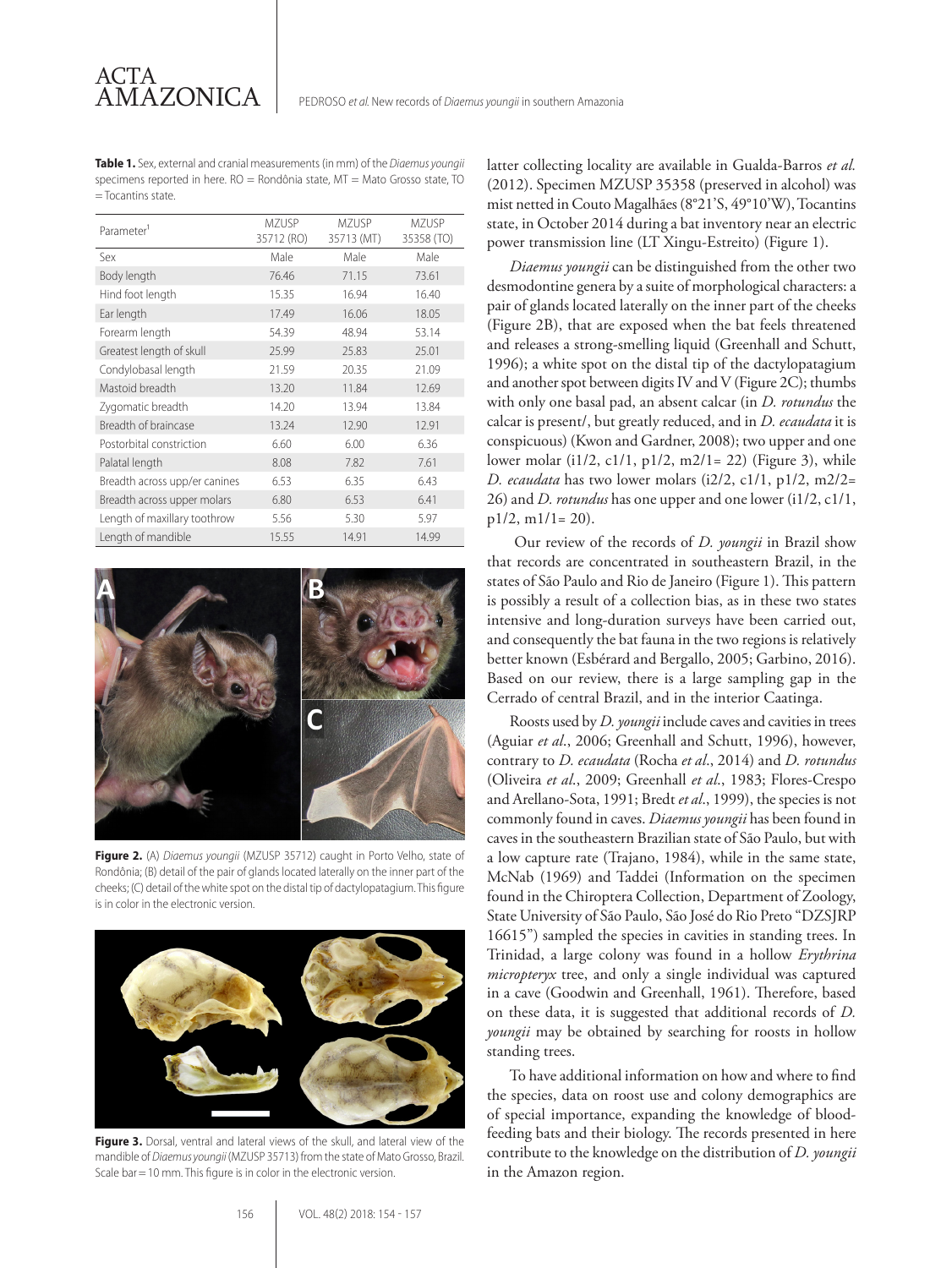![](_page_3_Picture_0.jpeg)

#### **ACKNOWLEDGEMENTS**

We are grateful to Arcadis Logos S/A for field campaigns and to Dr. Mario de Vivo and Juliana Gualda de Barros from Museu de Zoologia da Universidade de São Paulo - MZUSP, to Coordenação de Aperfeiçoamento de Pessoal de Nível Superior - CAPES for a graduate scholarship to MAP and for a research scholarship to PAR.

#### **REFERENCES**

- Aguiar, L.M.S.; Camargo, W.R.; Portella, A.S. 2006. Ocurrence of white-winged vampire bat*, Diaemus youngi* (Mammalia, Chiroptera), in the Cerrado of Distrito Federal, Brazil. *Revista Brasileira de Zoologia*, 23: 893-896.
- Bredt, A.; Uieda, W; Magalhães, E.D. 1999. Morcegos cavernícolas da região do Distrito Federal, centro-oeste do Brasil (Mammalia, Chiroptera). *Revista Brasileira de Zoologia*, 16: 731-770.
- Esbérard, C.E.; Bergallo, H.G. 2005. Research on bats in the state of Rio de Janeiro, southeastern Brazil. *Mastozoologia Neotropical*, 12: 237-243.
- Flores-Crespo, R; Arellano-Sota, C. 1991. Biology and control of vampire bat. In: Baer, G.M. (Ed.). *The Natural History of Rabies*. CRC Press, Boca Raton, Flórida, p.462-474.
- Garbino, G.S.T. 2016. Research on bats (Chiroptera) from the state of São Paulo, southeastern Brazil: annotated species list and bibliographic review. *Arquivos de Zoologia*, 47: 43-128.
- Greenhall, A.M.; Joermann, G.; Schmidt, U. 1983. *Desmodus rotundus*. *Mammalian Species*, 202: 1-6.
- Greenhall, A.M.; Schutt, Jr. W.A. 1996. *Diaemus youngi*. *Mammalian Species*, 533: 1-7.
- Goodwin, G.G.; Greenhall, A.M. 1961. A review of the bats of Trinidad and Tobago: descriptions, rabies infection, and ecology. *American Museum of Natural History*, 122: 187-302.
- Gualda-Barros, J.; Nascimento, F.O.; Amaral, M.K. 2012. A new species of *Callicebus* Thomas, 1903 (Primates, Pitheciidae) from the states of Mato Grosso and Pará, Brazil. *Papéis Avulsos de Zoologia,* 52: 261-279.
- Ivanauskas, N.M.; Monteiro, M.; Rodrigues, R.R. 2008. Classificação fitogeográfica das florestas do Alto Rio Xingu. *Acta Amazonica,*  38: 387-402.
- IUCN. 2017. The IUCN Red List of Threatened Species. Version 2017- 2. (http://www.iucnredlist.org). Accessed on 14 September 2017.
- Johnson, N.; Aréchiga-Ceballos, N.; Aguilar-Setien, A. 2014. Vampire bat rabies: Ecology, epidemiology and control. *Viruses*, 6: 1911-1928.
- Kwon, M.; Gardner, A.L. 2008. Subfamily Desmodontinae. In: Gardner, A.L. (Ed.). *Mammals of South merica, Volume 1, Marsupials, Xenarthrans, Shrews, and Bats*. University of Chicago Press, Chicago, p.218-224.
- McNab, B.K. 1969. The economics of temperature regulation in neutropical bats. *Comparative Biochemistry and Physiology*, 31: 227-268.
- Oliveira, P.R.; Silva, D.A.R.; Rocha, J.H.; Melo, S.M.A.; Bombonato, N.G.; Carneiro e Silva, F.O. 2009. Levantamento, cadastramento e estimativa populacional das habitações de morcegos hematófagos, antes e após atividades de controle, no município de araguari, Mg. *Arquivos do Instituto de Biologia*, 76: 553-560.
- Rocha, P.A.; Pedroso, M.S.; Feijó, A.; Filho, N.G.; Bruno A.T.P. 2014. Update on the distribution of *Diphylla ecaudata* Spix, 1823 (Mammalia, Chiroptera): New records from the. *Check List*, 10: 1541-1545.
- Tavares, V.C.; Nore, C.C.; Palmute, C.F.; Nogueira, E.P.P.; Gomes, J.D.; Marcos, M.H.; Silva, R.F.; Farias, S.G.; Bobrowiec, P.E.D. 2017. The bat fauna from southwestern Brazil and its affinities with the fauna of western Amazon. *Acta Chiropterologica*, 19: 93-106.
- Trajano, E. 1984. Ecologia de populações de morcegos cavernícolas em uma região cárstica do sudeste do Brasil. *Revista Brasileira de Zoologia*, 2: 255-320.

**RECEIVED:** 23/11/2017 **ACCEPTED:** 19/02/2018 **ASSOCIATE EDITOR:** Paulo Bobrowiec

![](_page_3_Picture_24.jpeg)

This is an Open Access article distributed under the terms of the Creative Commons Attribution License, which permits unrestricted use, distribution, and reproduction in any medium, provided the original work is properly cited.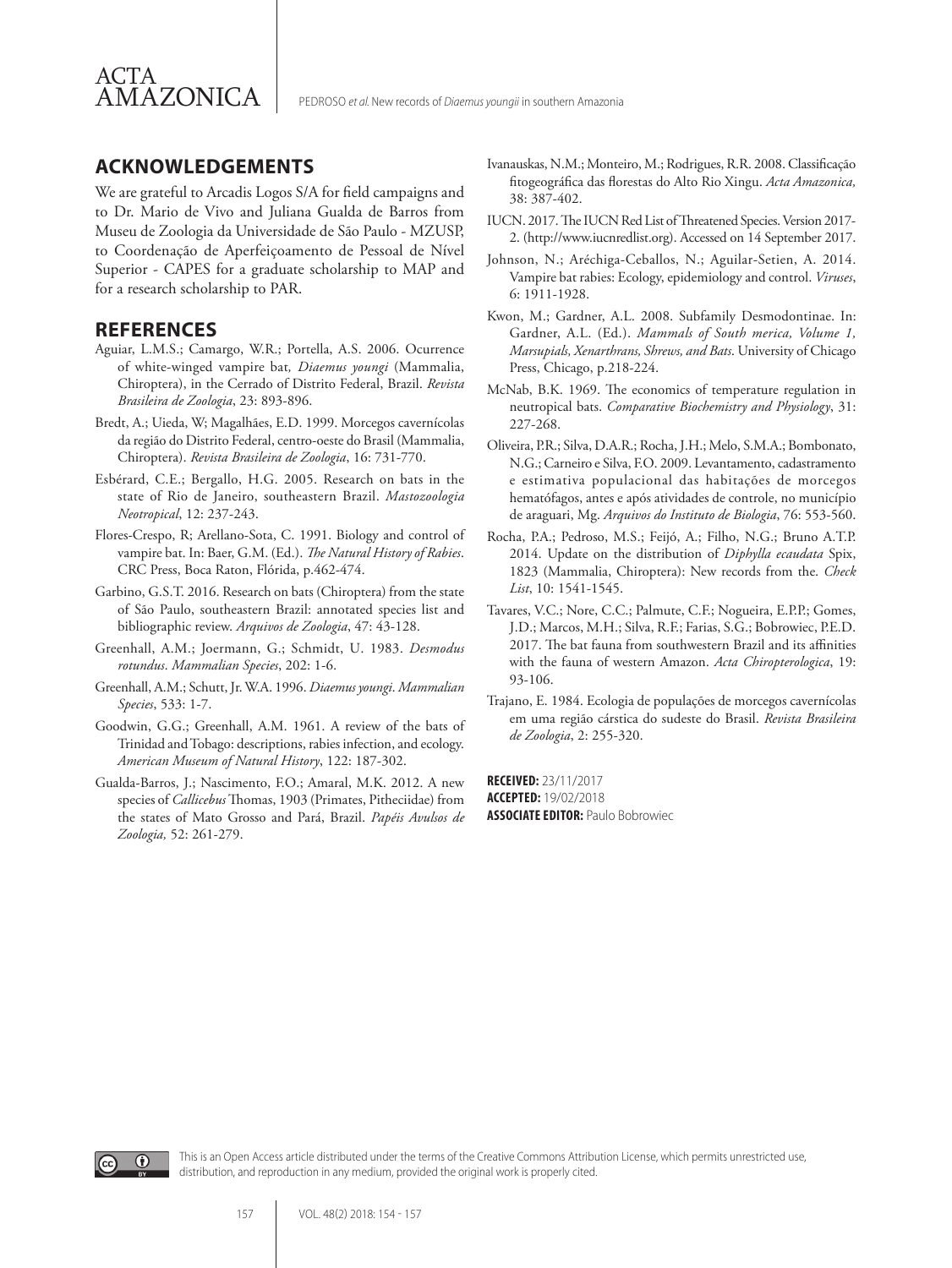## ACTA AMAZONICA

### **SUPPLEMENTARY MATERIAL** (only available in the electronic version)

PEDROSO *et al*. Filling gaps in the distribution of the white-winged vampire bat, *Diaemus youngii* (Phyllostomidae, Desmodontinae): new records for southern Amazonia

Table S1. Locality records for Diaemus youngii in Brazil. The code numbers refer to the points shown in Figure 1. Datum: SAD69.

|                | Coordinates   |                             |            |                                                                     |                                             |
|----------------|---------------|-----------------------------|------------|---------------------------------------------------------------------|---------------------------------------------|
|                | Code<br>Lat   | Long                        | State      | Locality                                                            | Reference                                   |
| $\overline{1}$ | 7º 27> 00» S  | 73° 41'00"W                 | AC         | Parque Nacional da Serra do Divisor, Cruzeiro do Sul                | Noqueira et al. (1999)                      |
| $\overline{2}$ | 9° 39' 00" S  | 65° 27'00"W                 | <b>RO</b>  | Distrito de Abunã, Porto Velho                                      | This study                                  |
| 3              | 8º 48'06" S   | 63° 57' 03" W               | RO         | UHE Santo Antônio, Porto Velho                                      | Tavares <i>et al.</i> (2017)                |
| $\overline{4}$ | 2º 24'00"S    | 59° 43' 00" W               | AM         | Projeto Dinâmica Biológica de Fragmentos Florestais (PDBFF), Manaus | Bernard (2001)                              |
| 5              | 0° 30'00" S   | 51° 40' 00" W               | AP         | Santa Luzia do Pacui, Macapá                                        | Peracchi et al. (1984)                      |
| 6              | 2º 27'02"S    | 54° 42' 03" W               | PA         | Taperinha, Santarém                                                 | Piccinini (1974)                            |
| 7              | 4º 16' 39" S  | 55° 59' 04" W               | PA         | lataituba                                                           | Reis & Schubart (1979)                      |
| 8              | 1º 27' 21" S  | 48° 29' 25" W               | PA         | Utinga, Belém                                                       | Handley (1967)                              |
| 9              | 3º 41'00"S    | 45° 35'00"W                 | МA         | Tufilândia                                                          | Dias <i>et al.</i> (2009)                   |
| 10             | 7º 04' 54" S  | 41° 29' 55" W               | PI         | Picos                                                               | Pinto & Bento (1986)                        |
| 11             | 6° 31'00"S    | 35° 44' 00" W               | PB         | Parque Estadual Pedra da Boca, Araruna                              | Feijó et al. (2010)                         |
| 12             | 7º 41'00"S    | 35° 39'00"W                 | PB         | Lagoa da Pedra, Lajes, Umbuzeiro                                    | Feijó & Langguth (2011)                     |
| 13             | 8° 00'00"S    | 35° 03' 00" W               | PE         | Estação Ecológica do Tapacurá, São Lourenço da Mata                 | Mares et al. (1981)                         |
| 14             | 8º 25' 29" S  | 49° 07' 24" W               | <b>TO</b>  | Estreito, Couto Magalhães                                           | This study                                  |
| 15             | 10° 34' 00" S | 46° 30' 00" W               | TO         | Estação Ecológica Serra Geral do Tocantins                          | Gregorin et al. (2011)                      |
| 16             | 12° 39'00" S  | 43° 03' 00" W               | BA         | Nas proximidades de Paratinga, Vale Médio do Rio São Francisco      | Sá-Neto & Marinho Filho (2013)              |
| 17             | 15° 34' 00" S | 39° 17'00"W                 | BA         | Fazenda São José                                                    | Falcão (2007)                               |
| 18             | 15° 30'00" S  | 48° 10'00"W                 | DF         | Brazlândia                                                          | Aquiar et al. (2006)                        |
| 19             | 11° 24' 03" S | 55° 02' 58"W                | МT         | Cláudia                                                             | This study                                  |
| 20             | 19° 13' 10" S | 57° 02' 30"W                | <b>MS</b>  | Nhecolândia                                                         | Oliveira et al. (2012)                      |
| 21             | 20° 14' 10" S | 56° 22' 30"W                | <b>MS</b>  | Miranda                                                             | Oliveira et al. (2012); Leite et al. (1998) |
| 22             | 20° 32' 23" S | 55° 47' 43" W               | <b>MS</b>  | Aquidauana                                                          | Oliveira et al. (2012)                      |
| 23             | 20° 23' 11" S | 54° 36' 27" W               | <b>MS</b>  | Instituto São Vicente, Campo Grande                                 | Urbieta et al. (2017)                       |
| 24             | 23° 23' 00" S | 51° 11'00"W                 | PR         | Parque Estadual Mata do Godoy                                       | Reis et al. (2003)                          |
| 25             | 23° 40' 25" S | 49° 47' 36" W               | PR         | Siqueira Campos                                                     | Margarido & Braga (2004)                    |
| 26             | 25° 25' 26" S | 50° 00' 16"W                | <b>PR</b>  | Palmeira                                                            | Thomas (1899)                               |
| 27             | 24° 54' 58" S | 49° 14' 33" W               | PR         | Cerro Azul                                                          | Graciolli & Carvalho (2001)                 |
| 28             | 25° 28' 00" S | 48° 58'00"W                 | PR         | Estação Roça Nova, Piraquara                                        | Miller (1906)                               |
| 29             | 24° 33'00" S  | 48° 39' 00" W               | SP         | Caverna Alambari de Baixo, Iporanga                                 | Trajano (1984)                              |
| 30             |               | 23° 15' 27" S 49° 28' 01" W | SP         | Sarutaiá                                                            | Uieda (1993)                                |
| 31             | 21° 25' 00" S | 50° 28' 00" W               | SP         | Bilac                                                               | Garbino (2016)                              |
| 32             | 20° 46' 00" S | 49° 28' 00" W               | SP         | APA Grota de Mirassol, Mirassol                                     | Garbino (2016)                              |
| 33             | 20° 52' 00" S | 49° 24' 00" W               | SP         | Mata dos Macacos, São José do Rio Preto                             | Garbino (2016)                              |
| 34             | 20° 57'00" S  | 49° 10'00"W                 | SP         | Uchoa                                                               | Garbino (2016)                              |
| 35             | 21° 19'00" S  | 49° 03' 00" W               | ${\sf SP}$ | Itajobi                                                             | Garbino (2016)                              |
| 36             | 22° 59'00" S  | 48° 26' 00" W               | SP         | Botucatu                                                            | Uieda (2005)                                |
| 37             | 22° 27'00" S  | 47° 32' 00" W               | SP         | Fazenda Paraguassu, Santa Gertrudes                                 | Sazima & Uieda (1980)                       |
| 38             | 23° 34' 00" S | 46° 43' 00" W               | SP         | Butantan, São Paulo                                                 | Vieira (1942)                               |